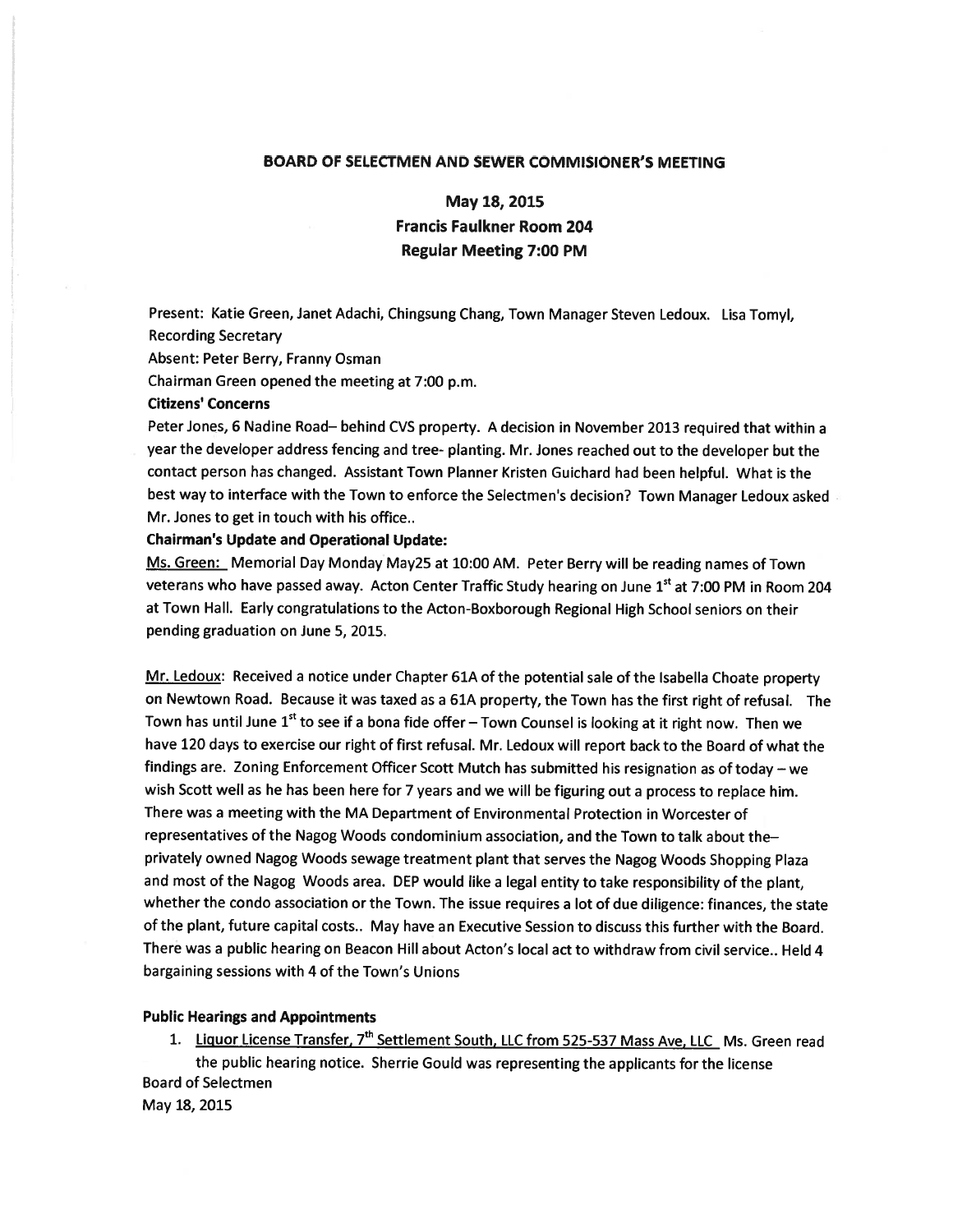transfer. Proposed brew-pub in new barn-like building. Peter Henry — brewery and farm-totable operation in Dover, NH. Building permit with Building Department, beginning build out shortly. Board of Health approved septic but also need approva<sup>l</sup> for tight-tank. Will share serving policy, no problems at NH location. Mr. Chang moved to approve the license transfer, Ms. Adachi seconded. All Ayes (3-0)

- 2. Girls Scout Troop #72053 Presentation to the Board of Selectmen The Girl Scout Troop #72053 presented their service project to the Board of Selectmen as par<sup>t</sup> of their worktoward the Government badge and Bronze Award.
- 3. National Grid Petition for Gas Main Installation, Woodchester Road —Ms. Green read the notice for the continued public hearing. Dennis Regan represented National Grid. Spoke with Barry Rosen and heard from Acton Water Supply District regarding questions that Mr. Rosen raised at the May 4<sup>th</sup> meeting. All concerns and questions were explained. Ms. Adachi moved to approve the gas main as described in the petition, Mr. Chang seconded. All Ayes. (3-0)
- 4. Amendment to Class I Dealer-Seller License, Swanson Buick GMS Truck, Inc. Ms. Green read the public hearing notice. Representing Swanson was John Swanson. No questions from the Board. Ms. Adachi moved to approve the amendment to the Class I Dealers License to include 45 Powder Mill Road. Mr. Chang seconded, All Ayes. (3-0)

#### Selectmen's Business

Regional Housing Services Office Inter Municipal Agreement Amendment — RHSO requests to add the Town of Burlington to the RHSO. At the last meeting, it was unanimously agree<sup>d</sup> that adding Burlington would be goo<sup>d</sup> for RHSO, and probably as large as they would want to get. Ms. Adachi moved to approve the Town of Burlington as <sup>a</sup> member of the RHSO, Mr. Chang seconded, All Ayes. (3-0) Land Use Economic Development Director Job Description Discussion — <sup>A</sup> memo and job description was emailed out to all Boards and Committees on April 30, <sup>2015</sup> <sup>g</sup>iving all Boards or Committees <sup>a</sup> chance to respon<sup>d</sup> any comments or suggestions to be submitted to the Board of Selectmen by May 15, 2015. Town Manager stated the timeline is crucial to have <sup>a</sup> person in the position before Doug Halley retires on October 31, 2015. It would help to recruit for Doug's position. Steve Noone — Finance Committee the economic development language has been somewhat submerged. Jeff Clymer spoke on behalf of the Open Space Committee. Added to some words to expand on WRAC and balance the needs to the businesses and to the committees. Water resources are important to the town as well. Debra Simes spoke on her own behalf, the guidance parameters is to be the master <sup>p</sup>lanner for Kelly Corner and Acton 2020. Finance Committee official motion that was passe<sup>d</sup> was moved direct the chairman to respond to the Town Manager that the position description be scrapped and be re-written to be <sup>a</sup> 50/50 position (one Land Use Director and an Economic Development Director). (Finance Committee motion was approved.)

Kat Hudson Acton 2020— asked the Board the consensus of the comments — Chair Green stated after the discussion with the Board, then <sup>a</sup> general consensus will be formed and cannot make <sup>a</sup> comment at this time.

Board of Selectmen May 18, 2015